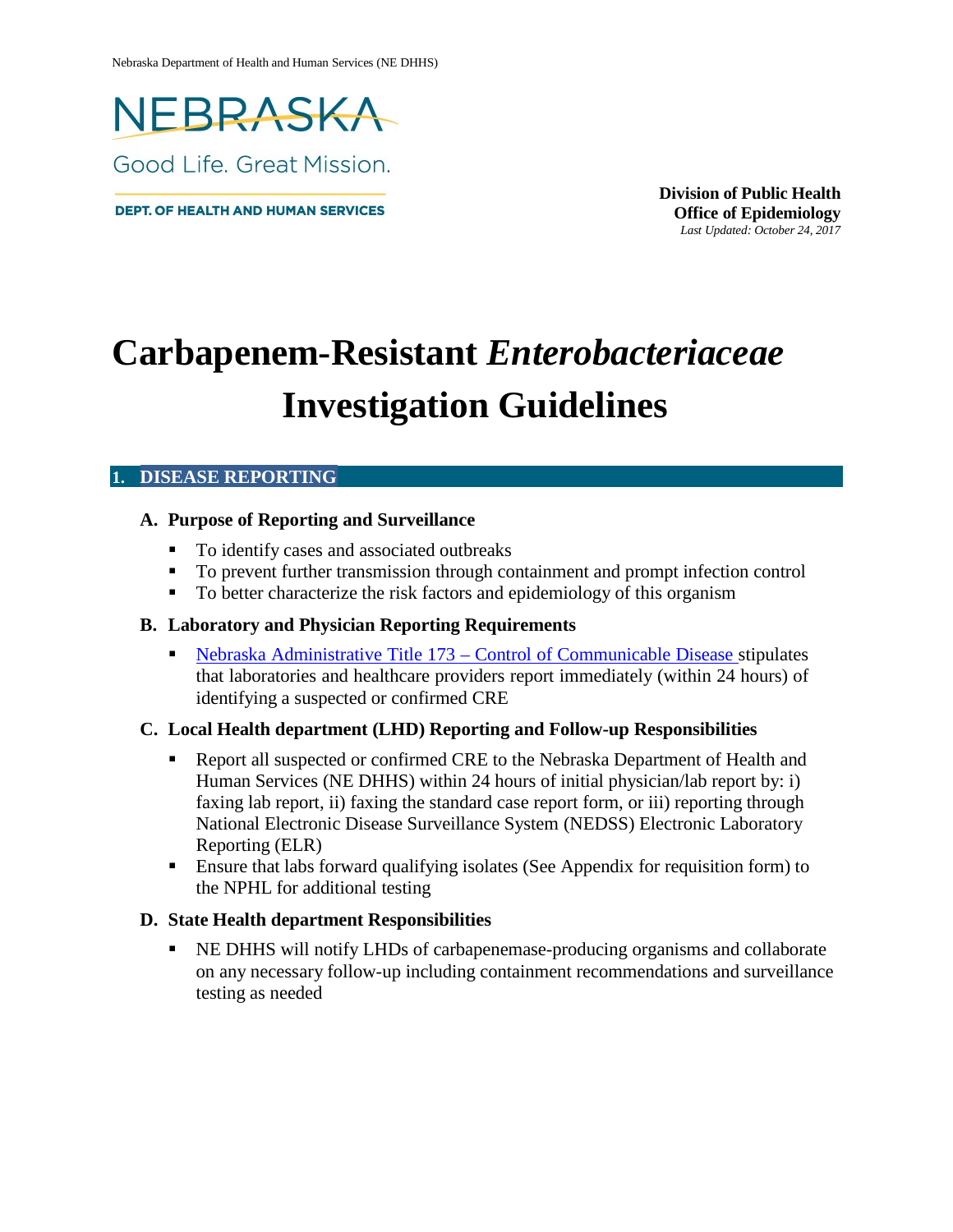#### **2. THE DISEASE AND ITS EPIDEMIOLOGY**

#### **A. Etiologic agent**

- CRE are Enterobacteriaceae that are resistant to any carbapenem antimicrobial (i.e., minimum inhibitory concentrations of  $\geq$ 4 mcg/ml for doripenem, imipenem, meropenem or  $\geq$ 2 mcg/ml for ertapenem) OR have been documented to produce carbapenemase
- **IMPORTANTICALLET INTERFERITE IN EXECUTE:** Important cause of invasive infections and are often associated with high mortality rates (up to  $50\%$ )<sup>1</sup>
- CRE have been found in most of the United States and are primarily associated with exposure to the healthcare system, however they have the potential to spread in the community $1$
- Enterobacteriaceae are a family of gram-negative bacteria that include but are not limited to: $1,2,3$

| Genus                    | <b>Species</b>       | <b>Genus</b>        | <b>Species</b>        |
|--------------------------|----------------------|---------------------|-----------------------|
| Citrobacter              | freundii, koseri,    | Plesiomonas         | shigelloides          |
|                          | amalonaticus         |                     |                       |
| Edwardsiella             | tarda                | Proteus             | mirabilis, vulgaris   |
| Enterobacter             | cloacae, aerogenes,  | Providencia         | stuartii, rettgeri    |
|                          | sakasakii            |                     |                       |
| Escherichia              | coli, albertii       | Salmonella          | enterica              |
| Hafnia                   | alvei                | Serratia            | marcescens            |
| Klebsiella               | pneumoniae, oxytoca, | Shigella (belongs   | dysenterii, flexneri, |
|                          | granulomatis         | within the $E$ coli | sonnei, boydii        |
|                          |                      | species)            |                       |
| Morganella               | $morganii$           | Yersinia            | <i>pestis,</i>        |
|                          |                      |                     | enterocolitica,       |
|                          |                      |                     | pseudotuberculosis    |
| <i>Pantoea</i> (formerly | agglomerans          |                     |                       |
| Enterobacter)            |                      |                     |                       |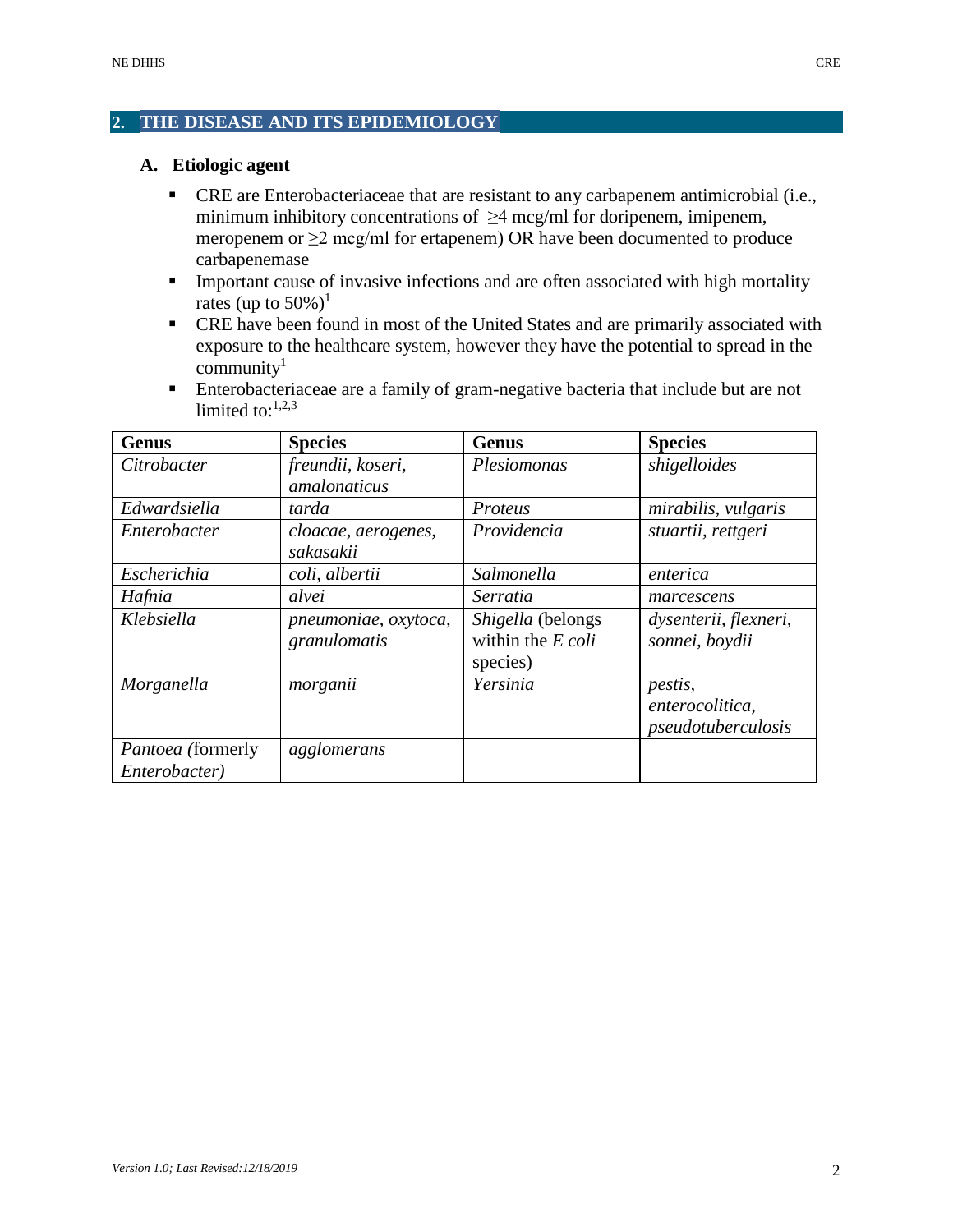#### **B. Description of illness**

- Clinical presentation may vary according to what system of the body is affected
- May include bloodstream infections, pneumonia, wound infections, intra-abdominal abscesses, and urinary tract infections
- Patients can be infected or colonized (bacteria is present but not causing symptoms/disease)
- Colonized patients can subsequently develop infections
- Infected and colonized patients can both spread the organism to others

# **C. Treatment**

- **Treatment options for CRE are extremely limited and may lead to adverse reactions**
- Infectious disease consultation is recommended for treatment decisions

# **D. Reservoirs**

- *Enterobacteriaceae* can be carried in the intestines of many mammals and birds
- The reservoir for CRE infections in the United States is colonized and infected individuals, especially patients with frequent contact with the healthcare system
- *Enterobacteriaceae* can survive on inanimate objects and surfaces

# **E. Modes of Transmission**

- CRE are transmitted person-to-person through direct contact with infected bodily tissues or fluids
- In healthcare settings, CRE are spread mainly through the hands of healthcare workers and direct contact with contaminated environmental services, such as bed rails and computer keyboards

# **F. Incubation period**

 The incubation period is not well defined, particularly due to the ability of CRE to colonize an individual for an extended interval of time

# **G. Period of communicability**

- CRE can potentially be transmitted as long as the organisms are present in a person's bodily tissues or fluids
- It is unknown how long CRE can live on inanimate surfaces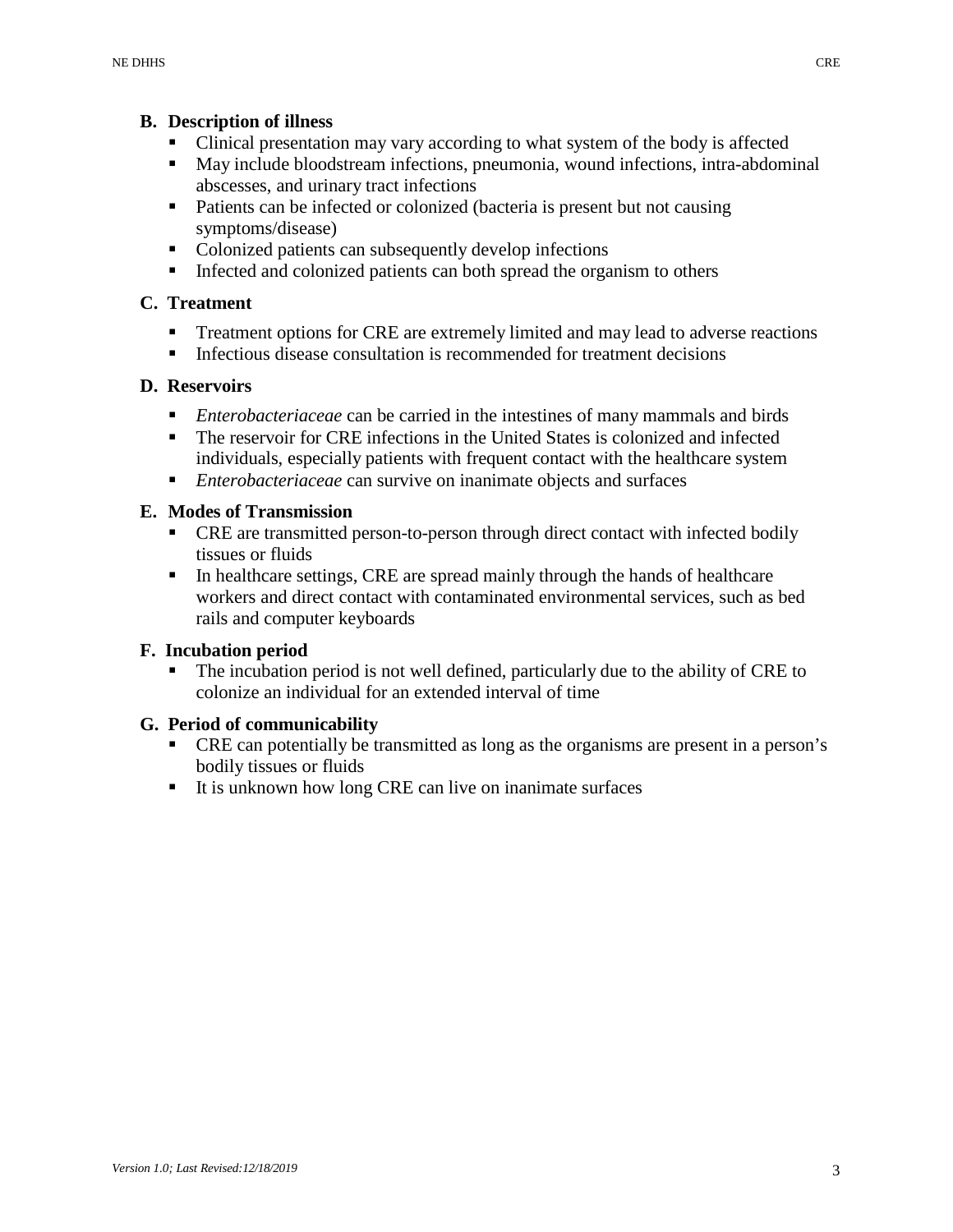#### **CLINCAL AND CASE DEFINTION**

#### **A. CRE are defined as** *Enterobacteriaceae* **that are:**

Resistant to any carbapenem (minimum inhibitory concentrations of  $\geq$ 4 mcg/ml for meropenem, imipenem, and doripenem or  $\geq 2$  mcg/ml for ertapenem)

OR

Produce a carbapenemase (e.g., KPC, NDM, VIM, IMP, OXA-48) as demonstrated by a recognized test (e.g., polymerase chain reaction, metallo-β-lactamase test, modified Hodge test, Carba NP)

**B. A CP-CRE or CPO is a particularly concerning type of CRE that is resistant to the carbapenem class of antibiotics due to the production of a carbapenemase enzyme. This enzyme is made from a piece of genetic material called a plasmid that can transferred to other types of bacteria and therefore represents a unique public health threat.**



**C. The detection of any single carbapenemase-producing organism in Nebraska will be considered an outbreak that requires investigation. In facilities not able to perform testing for carbapenemases, any CRE detected will be considered an outbreak that requires an investigation.**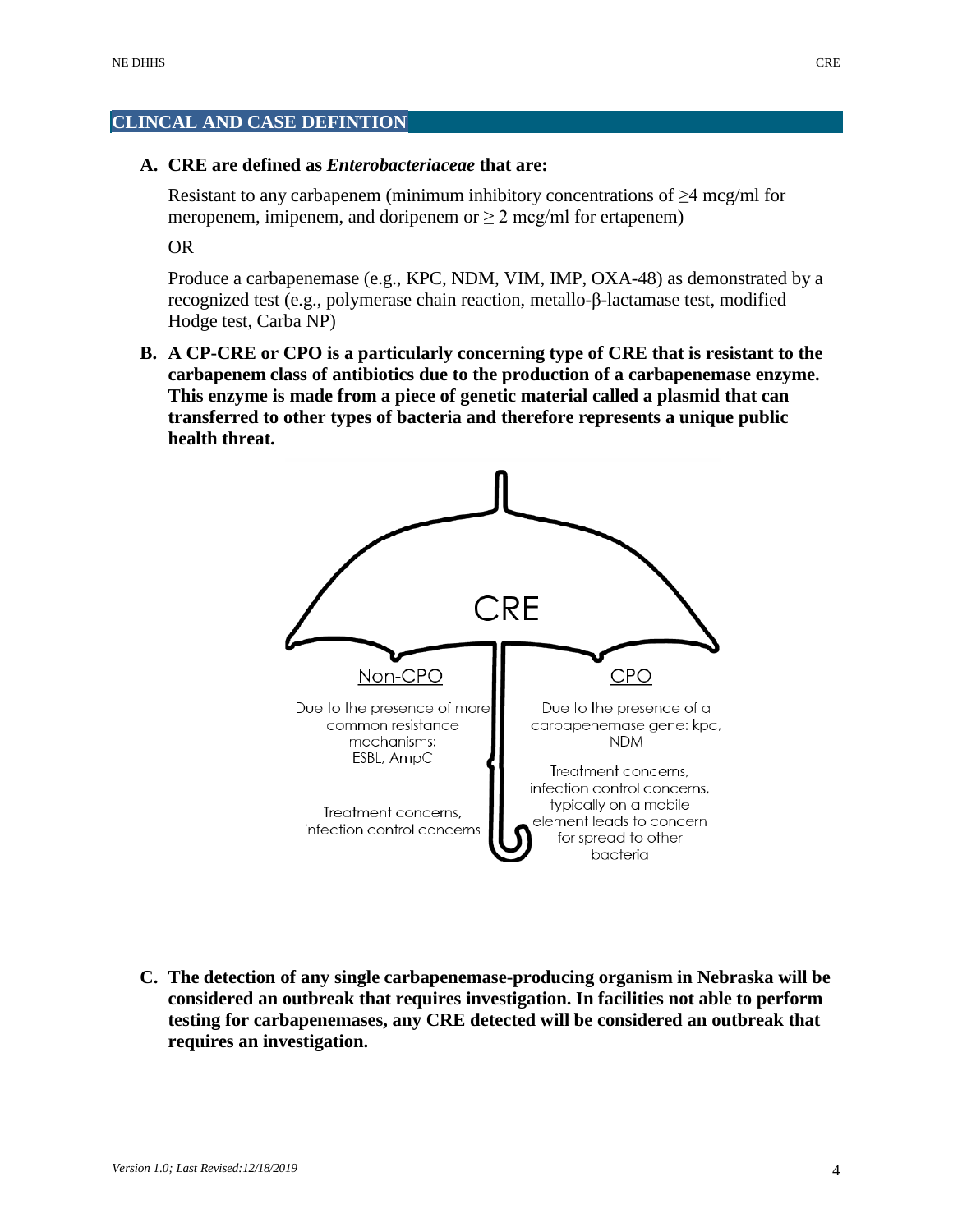#### **3. LABORATORY SERVICES**

**A. Isolates that meet the following criteria should be forwarded to NPHL using the requisition form (see Appendix) for additional testing:**

**Submission of all isolates of Enterobacteriaceae and/or** *Pseudomonas aeruginosa* **that are nonsusceptible (intermediate or resistant) to any of the carbapenems**

•Enterobacteriaceae: Ertapenem MIC  $\geq 1 \mu g/ml$  and/or meropenem or imipenem MIC  $\geq 2$ μg/ml, or non-susceptible by disc diffusion method.

•*Pseudomonas aeruginosa*: Meropenem or imipenem MIC ≥ 4 μg/ml, or non-susceptible by disc diffusion method

• Submission of all isolates of in-house or reference laboratory confirmed carbapenemaseproducing Enterobacteriaceae (CPE) or *Pseudomonas aeruginosa* (CP-PA)

#### **Rejection criteria: DO NOT submit the following isolates**

•*Enterobacter cloacae* and *E (Klebsiella). aerogenes* isolates non-susceptible only to ertapenem but susceptible to imipenem and meropenem

•*Proteus* species, *Providencia* species, and *Morganella morganii* non-susceptible only to imipenem but susceptible to meropenem and ertapenem

• *Pseudomonas aeruginosa* isolates that are mucoid or from cystic fibrosis patients

#### **Isolate submissions must be submitted on the CRE/CPE Supplemental Form found on the NPHL website under forms.**

<http://nphl.org/forms.cfm>

**Personnel making submissions to NPHL must have proper training in packaging and** shipping hazardous materials 6.2 from NPHL

Make arrangements for training through the State Training Coordinator, currently:

Karen Stiles, MT (ASCP) SM [kstiles@unmc.edu](mailto:kstiles@unmc.edu) Tel: 402-559-3590

#### **4. CASE INVESTIGATION**

#### **A. Surveillance**

 The NDHHS HAI program conducts daily surveillance for CRE via a database of electronically reported laboratory results that includes patient demographics,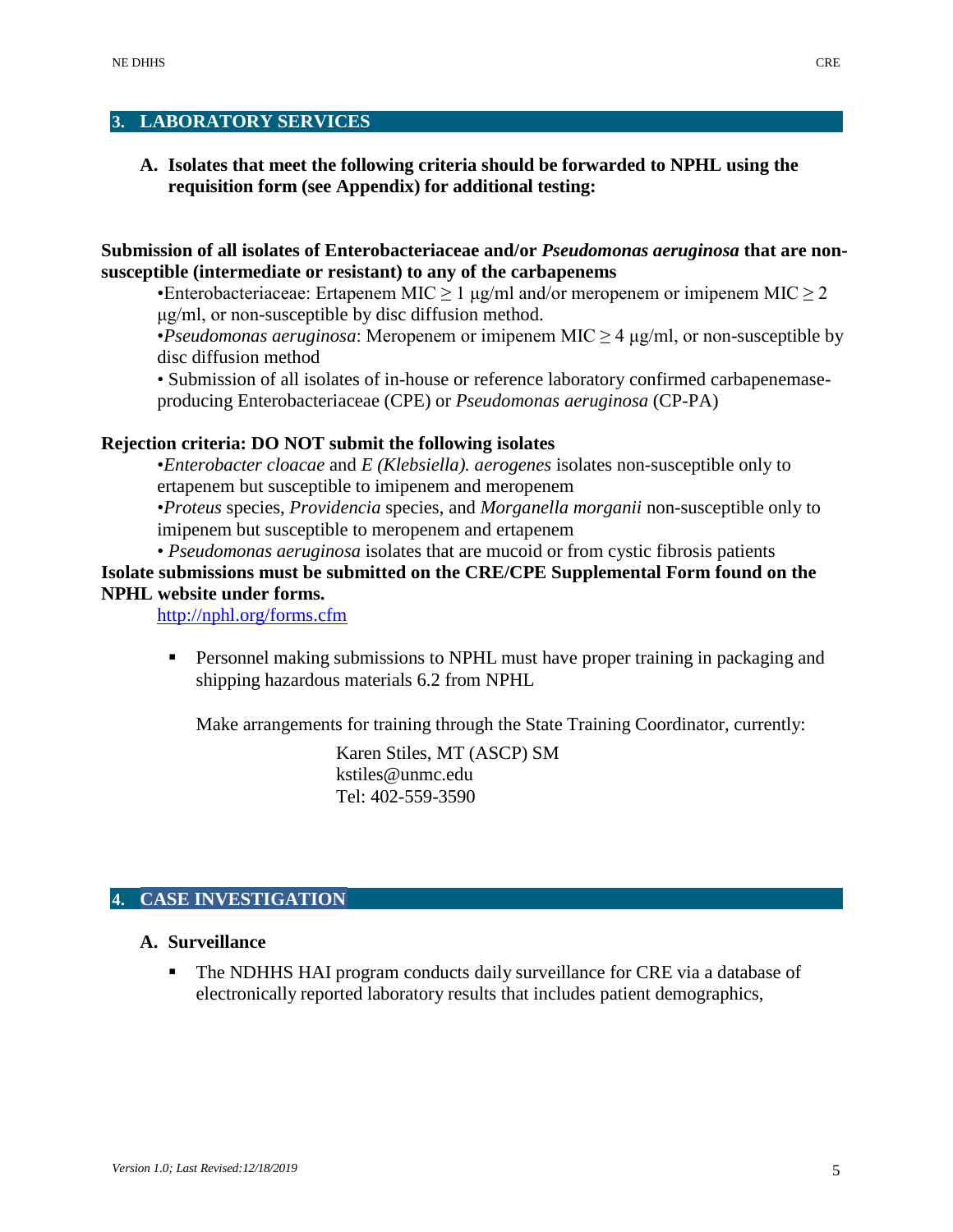specimen source, ordering and reporting organizations, the organism identified and its associated antimicrobial susceptibility pattern

- These reports are accessed through the National Electronic Disease Surveillance System (NEDSS) system
- They are monitored daily for results that are concerning for CREs, especially potential carbapenemase-producing organisms
- The NPHL performs follow-up testing on isolates that are concerning for a carbapenemase-producing organism (criteria for testing on form in Appendix)
- These results are shared with the ordering facility and the NDHHS HAI program for follow-up as needed

#### **B. Epidemiologic information is collected for all submitted CRE reports as follows**

- Patient demographics (name, date of birth, location)
- **Local health department jurisdiction**
- Ordering and reporting facility
- **Inpatient/facility status**

#### **C. Additional information is collected for carbapenemase-producing organisms as follows**

- **Treatment course and duration as well as repeat testing**
- **History of prior contact with healthcare facilities**
- **Travel history**
- Occupation

#### **5. PREVENTING AND CONTROLLING FURTHER SPREAD**

Efforts should made to contain organisms that demonstrate resistance to the carbapenem class of antibiotics, regardless of the mechanism by which they are resistant. Facilities should take precautions to prevent the spread of a particular CRE from one patient to another. Additional steps might be needed for CREs that produce a carbapenemase due to the potential for spread of such a plasmid from one organism to others.

#### **A. Infection Control Recommendations for facilities**

- Confirm appropriate hand hygiene practices are being followed
- Confirm use of contact precautions (gowns and gloves available and used correctly)
- **Private room if at all possible, cohorting if not possible**
- **Minimize device utilization where possible (indwelling lines, endotracheal tubes,** urinary catheters, etc)
- **Facility should examine need for special precautions if patient has a procedure with a** reusable device
- **Ensure appropriate antimicrobials are being used (stewardship)**
- Cohort affected patients with minimal shared staff when possible
- Establish clear communication methods if inter-facility transfer is needed (Nebraska Interfacility Transfer Form can be used if there is not a current method in place)
- **Ensure appropriate environmental cleaning is performed.**
- Consider use of daily 2% chlorhexidine bathing for patients in high-risk settings/units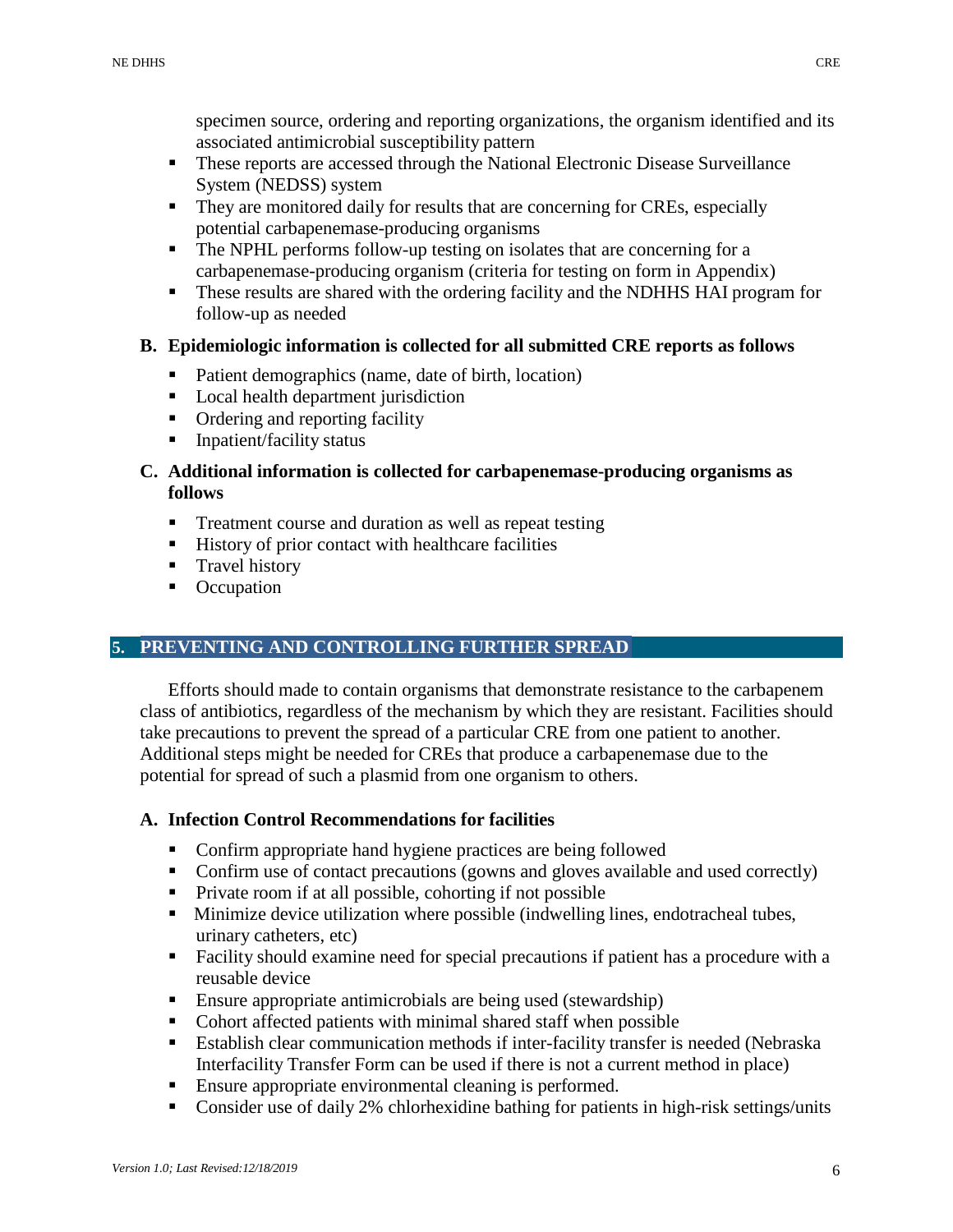#### **B. Personal protective equipment**

 Contact precautions (gown and glove) in conjunction with appropriate handwashing are sufficient to protect employees and other patients

# **C. Environmental Measures**

 Refer to the Guideline for Disinfection and Sterilization in Healthcare Facilities [\(https://www.cdc.gov/hai/pdfs/Disinfection\\_Nov\\_2008.pdf\)](https://www.cdc.gov/hai/pdfs/Disinfection_Nov_2008.pdf) for specific guidance on sterilization and disinfection techniques

# **6. MANAGING SPECIAL SITUATIONS -Screening and Point Prevalence Surveys**

Screening cultures will be considered as part of a containment strategy in the event that a carbapenemase-producing organism is identified from a patient that is currently admitted to a hospital, long-term care facility or similar institution. Screening via rectal swabs of relevant asymptomatic epidemiologic contacts of an identified case can provide important information on transmission and also allow for targeted containment efforts. The determination of who to screen will be made by the NDHHS HAI program and NPHL and based on assessing the most likely persons at risk (individuals who share rooms, bathrooms, provide assistance with toileting, changing undergarments etc).

Point prevalence surveys might be considered in this scenario and could be repeated depending on the number of identified cases and extent of spread. Additionally, active surveillance cultures and/or use of 2% chlorhexidine bathing for patients in high-risk settings might also be considered depending on the extent of the outbreak.

# **Colonization Protocol for Contacts of a Patient with CP-CRE (or CPO) Screening cultures will be performed as follows:**

# **1. Who to screen**

- o Members of HAI Team and the IP at the facility will identify appropriate epidemiologic contacts for screening:
	- Roommates
	- Patients on the same hallway (approximately 3 rooms down on either side) for 3 days of shared admission with index patient (this is a guideline that can be altered based on each particular case)
	- Patients that have had an invasive procedure such as an endoscopy would need to consider screening those who have been scoped with the same device after index patient.
- o Pursue outpatient screening only for high risk patients (particularly roommates)
- o See following protocols for those in LTC, AL, and Rehab
- o [http://dhhs.ne.gov/HAI%20Documents/CREScreeninginAssistedLivingQuesti](http://dhhs.ne.gov/HAI%20Documents/CREScreeninginAssistedLivingQuestionnaire.pdf) [onnaire.pdf](http://dhhs.ne.gov/HAI%20Documents/CREScreeninginAssistedLivingQuestionnaire.pdf)
- o [http://dhhs.ne.gov/HAI%20Documents/CREScreeninginSkillednursingquestio](http://dhhs.ne.gov/HAI%20Documents/CREScreeninginSkillednursingquestionnaire.pdf) [nnaire.pdf](http://dhhs.ne.gov/HAI%20Documents/CREScreeninginSkillednursingquestionnaire.pdf)
- **2 All colonization screening is sent to our Antibiotic Resistance Laboratory Network**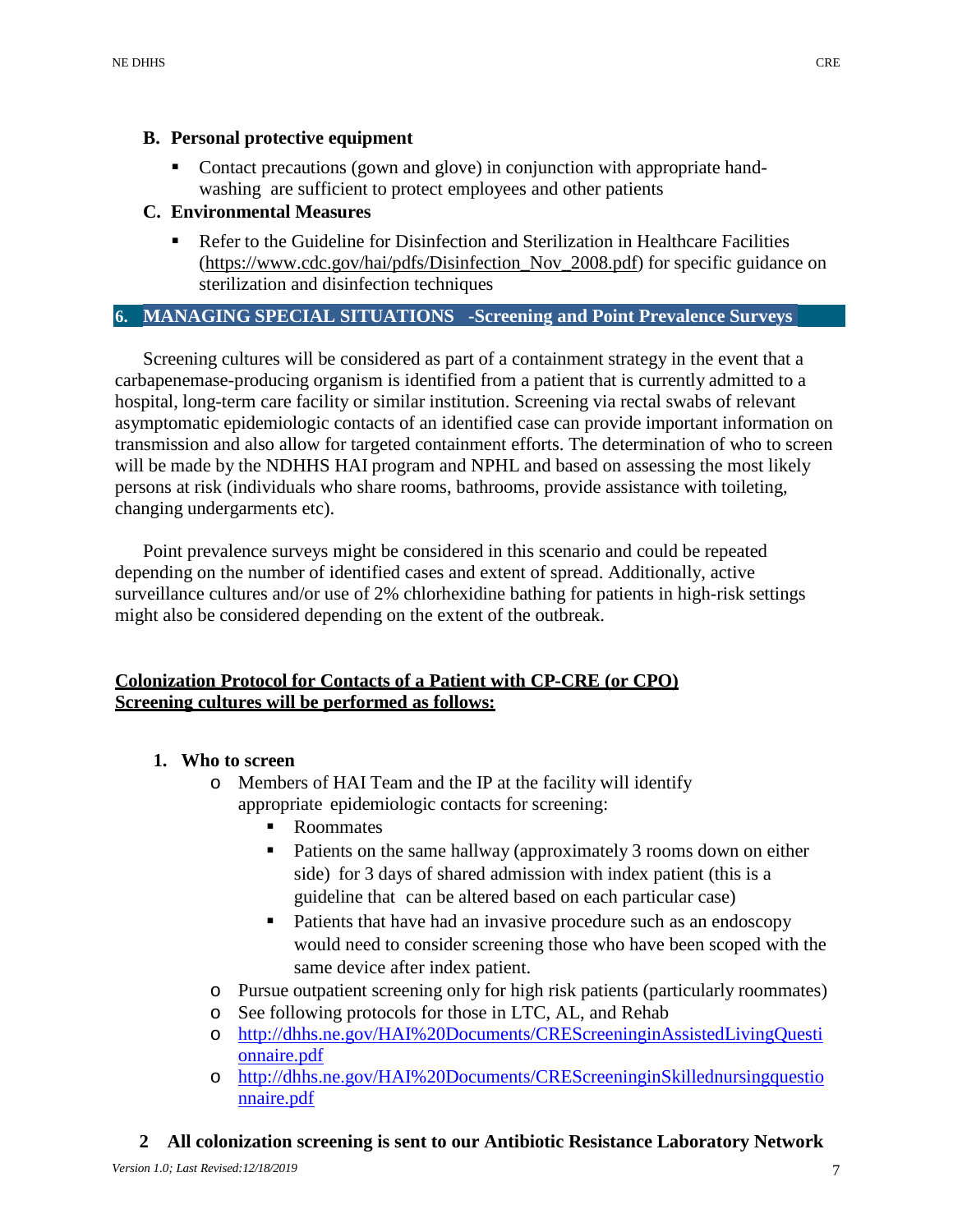# **(ARLN) lab in Minnesota. You will receive a specimen kit from the ARLN. Please refer to the information outlined below.**

- A) You should receive the following in your CRO Colonization Test Sampling Kit:
	- 1) Guidance for Carbapenem-resistant organism (CRO) Colonization Test Sampling and Specimen Handling Methods packet
	- 2) One SafTPak (STP-210) box (pre-assembled so that "Biological Substance, Category B" signage is facing outward)
	- 3) One SafTPak (STP-710) white Tyvek® bag
	- 4) One SafTPak (STP-711) clear bag
	- 5) One absorbant pad
	- 6) Ten Copan brand Transystem swabs
	- 7) MDH submission Form
- B) MDH submission Form can be found [https://www.health.state.mn.us/diseases/idlab/forms.html#arforms](https://gcc02.safelinks.protection.outlook.com/?url=https%3A%2F%2Fwww.health.state.mn.us%2Fdiseases%2Fidlab%2Fforms.html%23arforms&data=02%7C01%7CMargaret.Drake%40nebraska.gov%7Ce1cf8dc5c29f41bbaedd08d77fe2d711%7C043207dfe6894bf6902001038f11f0b1%7C0%7C0%7C637118484562369009&sdata=9nrgQTFkgzsPxHn26yzdGoR2rOtJaRvYU7I0WZ2yHHU%3D&reserved=0) Fill out a form for each patient/resident who has a colonization swab is collected.
- C) Information needed to fill out the form.
	- a. Patient last name
	- b. Patient first name
	- c. Patient middle initial
	- d. Patient date of birth
	- e. Patient sex
	- f. Specimen collection date
	- g. Specimen source (type) is swab
	- h. Specimen source site is rectum
	- i. Original submitters Patient ID is your patient's medical record number
- D) Specimens must be clearly labeled with the following:
	- a. A minimum of 2 patient identifiers. Acceptable identifiers include:
		- i. Patient's full name
		- ii. Date of birth
		- iii. Medical record number
		- iv. Sample ID number
	- b. Date of specimen collection
	- c. Site of collection
- E) Packaging information after swabs are collected.
	- a. Place the swabs in their transport tubes in the clear Saf-T-Pak bag (STP-711) along with the absorbent pads provided in the kit . All swabs can be placed into a single bag provided they fit.
	- b. Fold tape closure over so that the white paper liner is visible and remove the liner to expose adhesive.
	- c. Gently lay tape over the bag opening and smooth with fingers to seal tightly.
	- d. Place clear Saf-T-Pak bag (STP-711) sealed with its contents into white Saf-T-Pak bag (STP-710).
	- e. Fold tape closure over so that the white paper liner is visible and remove the liner to expose adhesive.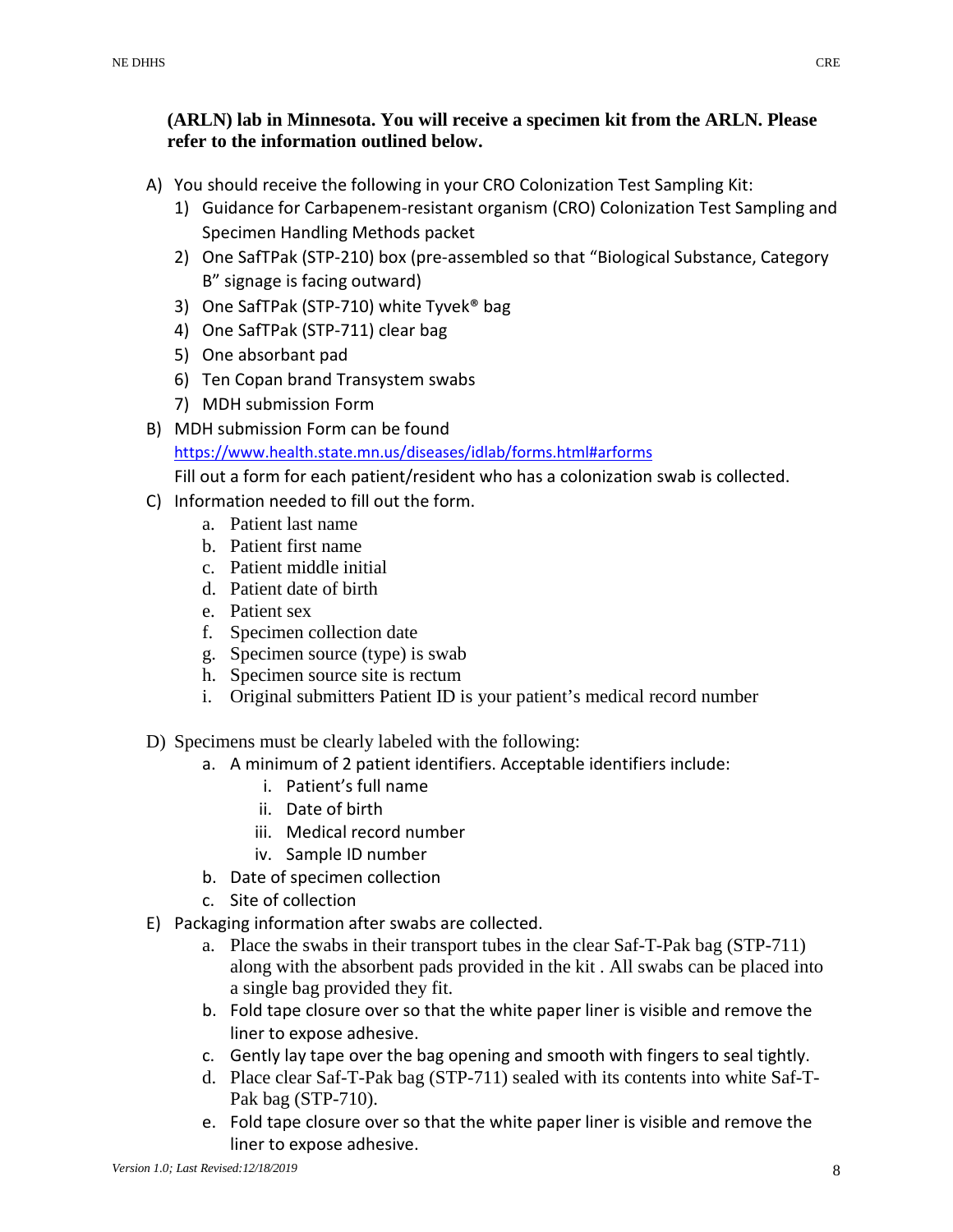- f. Gently lay tape over the bag opening and smooth with fingers to seal tightly.
- g. Place white Saf-T-Pak (STP-710) sealed with its contents into cardboard box (STP-210) folded so that "Biological Substance, Category B" is outwardly showing.
- h. Place filled-out paperwork inside box, close flap, seal with tape, and continue onto Fed-Ex shipping instructions.
- F) Shipping Instructions
	- 1. Go t[o FedEx.com](https://www.fedex.com/en-us/home.html)
	- 2. In the Login area, enter the following information:
		- a. User ID: MDHARLN
		- b. Password\*: PHLidl2017
		- c. Click the purple "Login" button\*\*
	- 3. [Area 1] Enter the "From" shipping address by clicking on "Edit."
	- 4. [Area 2] Enter the "To" shipping information as:
		- a. Minnesota Department of Health
		- b. PHL, Infectious Disease
		- c. 601 Robert St N
		- d. Saint Paul, MN 55155
		- e. 651-201-5200
	- 5. [Area 3] Complete the Package & Shipping Details:
		- a. Priority Overnight is the only shipping option.
		- b. Choose package type (i.e. Box).
		- c. Enter number of packages. If there is more than one package, indicate whether packages are identical or not.
		- d. Enter total weight.
		- e. Verify or change ship date.
		- f. Area 4] Verify account number "CDC\_OID\_NCEZID\_ARLN-237" is the account in the "Billing Details" box.
		- g. Optional: Review available options between Areas 4 & 5.
		- h. [Area 5] Click the "Ship" button.
		- i. Check the box next to "Label" and then click on the "Print" button.
		- j. Print the shipping label and attach it to the package for pickup.

\*Password is: 3 uppercase letters, 3 lowercase letters, and then 4 numbers.

\*\*You may receive an error if you press Enter instead of clicking on the "Login" button. If you still have issues logging in, try clearing your browser's cookies and/or turning pop-ups on.

- G) Results
	- a. Results called to HAI Director, HAI IP, and/or HAI Epidemiologist.
	- b. Results will be faxed to a secure fax number that has been provided by facility collecting colonization screens.

# **Other Information to consider**

- o Perform screening for at-risk contacts every other week while case is admitted in facility
- o Consider performing follow-up point prevalence surveys or active surveillance cultures upon admission to a unit if transmission is identified
- o Strongly suggest the use of daily 2% chlorhexidine bathing for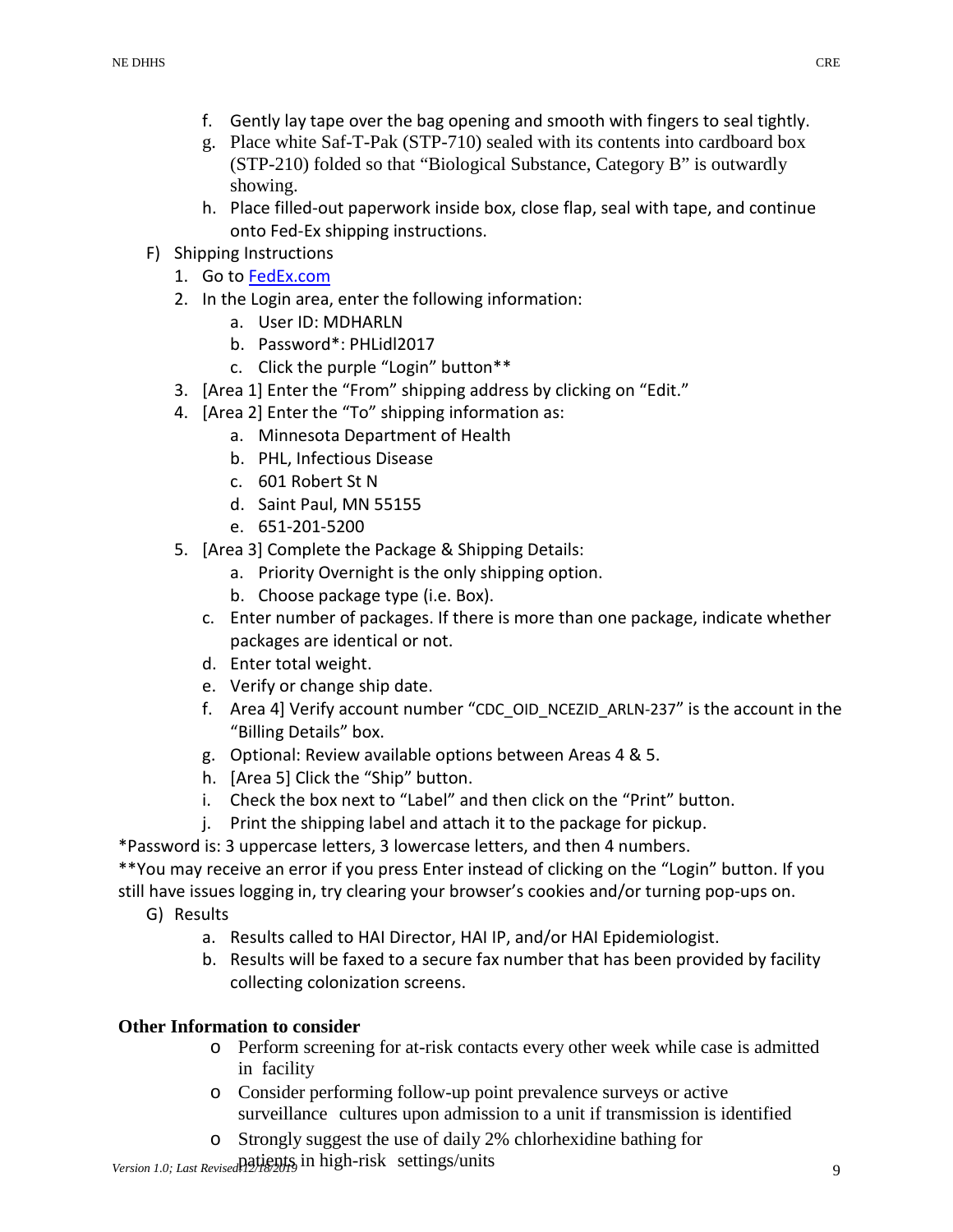Establish method for communication CRE status upon transfer of patients to other facilities (e.g. Interfacility transfer form at [http://dhhs.ne.gov/HAI%20Documents/Interfacility%20Infection%20Control%20Tran](http://dhhs.ne.gov/HAI%20Documents/Interfacility%20Infection%20Control%20Transfer%20Form.pdf) [sfer%20Form.pdf](http://dhhs.ne.gov/HAI%20Documents/Interfacility%20Infection%20Control%20Transfer%20Form.pdf)

# **Sample Collection and Preparation**

- 1. Before beginning, perform hand hygiene and don appropriate personal protective equipment (PPE) as indicated by the patient's clinical care team.
- 2. Open the outer packaging of the swabs.
- 3. Carefully remove the tube from the plastic packaging and label the tube (see label instructions below)
	- a. While labeling, leave the dual swab enclosed in the plastic packaging to prevent contamination
- 4. Pull the dual swab from the plastic packaging, being careful not to touch the cotton tips.
- 5. The dual swab may be moistened with sterile saline or transport medium only
- 6. Carefully insert both swab tips approximately 1 cm beyond the anal sphincter and gently rotate against the walls of the rectum 3 times. See figure for proper swab depth.



- a. Diapered infants: The cotton swab may be used to swab the stool present in the soiled diaper.
- b. Patients with an ostomy: Use the cotton applicator to obtain specimen from the stoma site.
	- 7. Confirm swab is not overloaded or underloaded. See figures below for reference.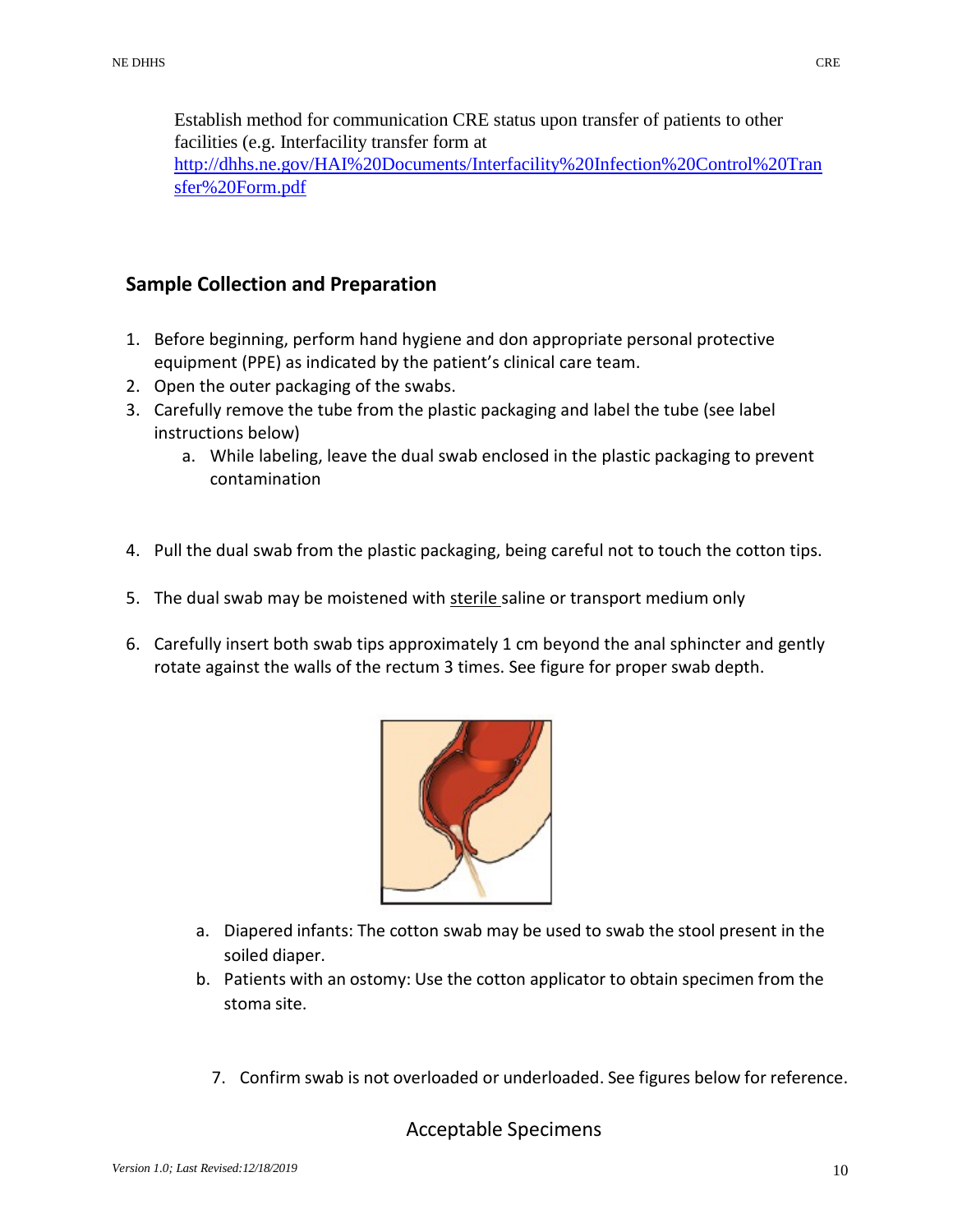



# Unacceptable Specimens



- 8. Insert dual swab into tube and firmly close cap. Seal with Parafilm if available.
- 9. Swabs in transport tube can be stored at 15-28C (room temperature) for up to five days. However, it is optimal to transport to as soon as possible.